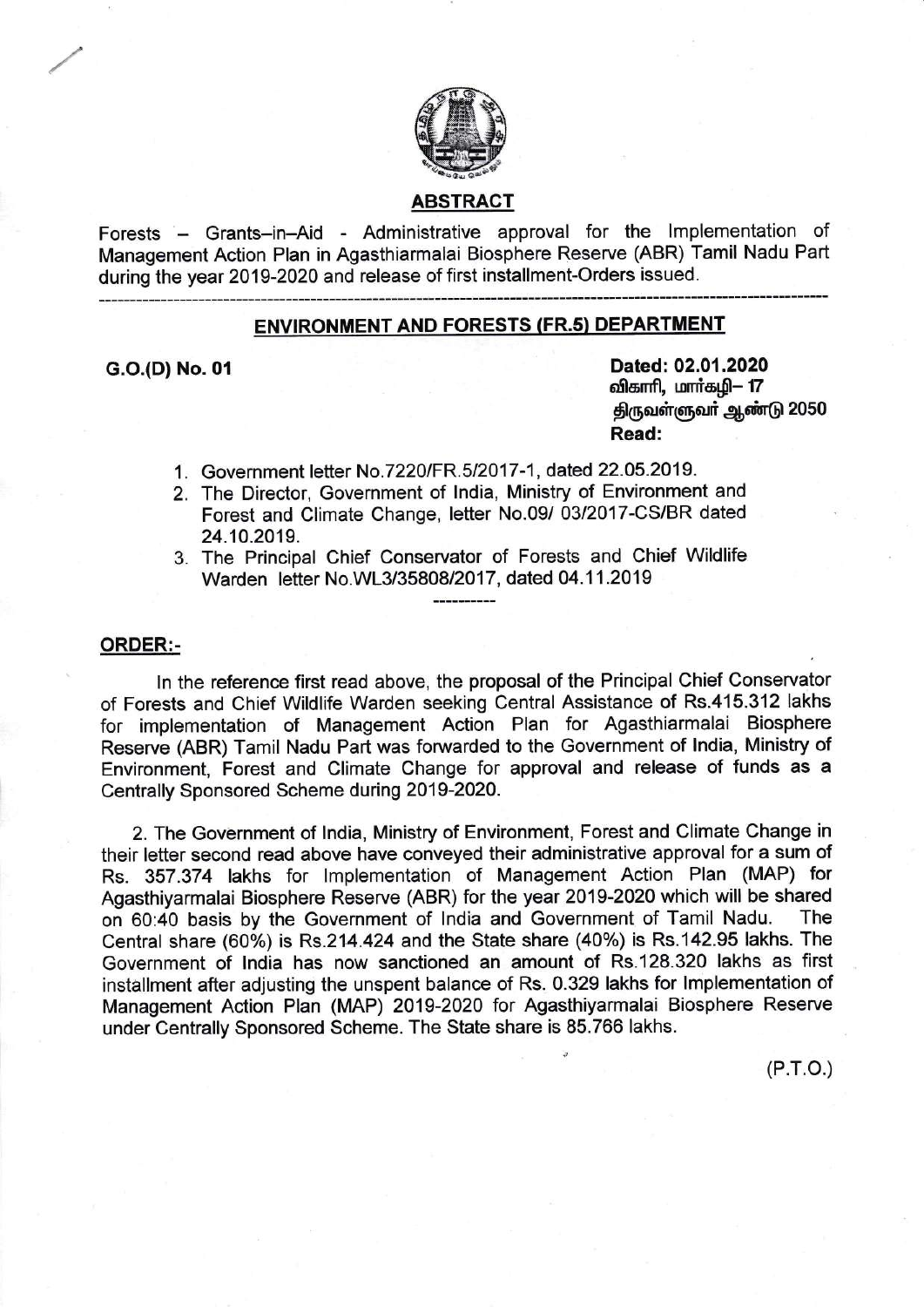3. The Principal Chief Conservator of Forests and Chief Wildlife Warden has therefore requested the Government to accord administrative approval for Rs.357.374 lakhs and to sanction a sum of 214.415 lakhs as (Centre Share Rs.128.32 lakhs + unspent amount of Rs 0.329 lakhs of the previous year + State share of Rs. 85.769 lakhs) as first installment for lmplementation of Management Action Plan (MAP) for Agasthiyarmalai Biosphere Reserve (ABR) in Tamil Nadu during 2019-2020 .

4. The Government after careful consideration accord administrative approval for a sum of Rs.357.374 lakhs ( Rupees three crores, fifty seven lakh, thirty seven thousand and four hundred only) and release a sum of 214.419 lakhs (Rupees two cores fourteen lakhs forty one thousand and nine hundred only) (Centre Share Rs.128.32 lakhs + unspent amount of Rs 0.329 lakhs of the previous year + State share of Rs. 85.77 lakhs) as first installment to meet the expenditure for the execution of the works mentioned in Government of lndia's letter second read above for implementation of Management Action Plan in Agasthiarmalai Biosphere Reserve (ABR)Tamil Nadu Part during the year 2019-2020.

5. The expenditure sanctioned in para 4 above shall be debited to the following head of account:-

> 4406 Capital Outlay on Forestry and Wildlife - 01 Forestry - 101 Forest Conservation, Development and Regeneration Schemes shared between State and Centre - UD Conservation and Management of Agasthiarmalai Biosphere Reserve -416 Major Works - 01 - Major Works. (TFHRMS D.p.C. 4406 01 101 UD 41601) (Old D.P.C. 4406-01-101-UD-1608)

6. Necessary additional funds of Rs.94,29,900/- will be provided in Revised Estimates / Final Modified Appropriation 2019-2020 to meet the expenditure sanctioned in para 4 above. Pending provision of such funds, the Principal Chief Conservator of Forests and Chief Wildlife Warden is authorized to incur the expenditure. The Principal Chief Conservator of Forests is directed to include the expenditure sanctioned above while sending the budget proposals for Revised Estimates /Final Modified Appropriation 2019-2020 to Finance (AHD&F) Department at an appropriate time without fail.

7. The Principal Chief Conservator of Forests Chief Wildlife Warden shall ensure that the expenditure does not exceed the sanctioned amount and the utilization certificate shall be sent to Government of lndia in time. He is also to ensure that the terms and conditions laid down by the Government of lndia in their letter second read above should be followed strictly.

 $(P.T.O.)$